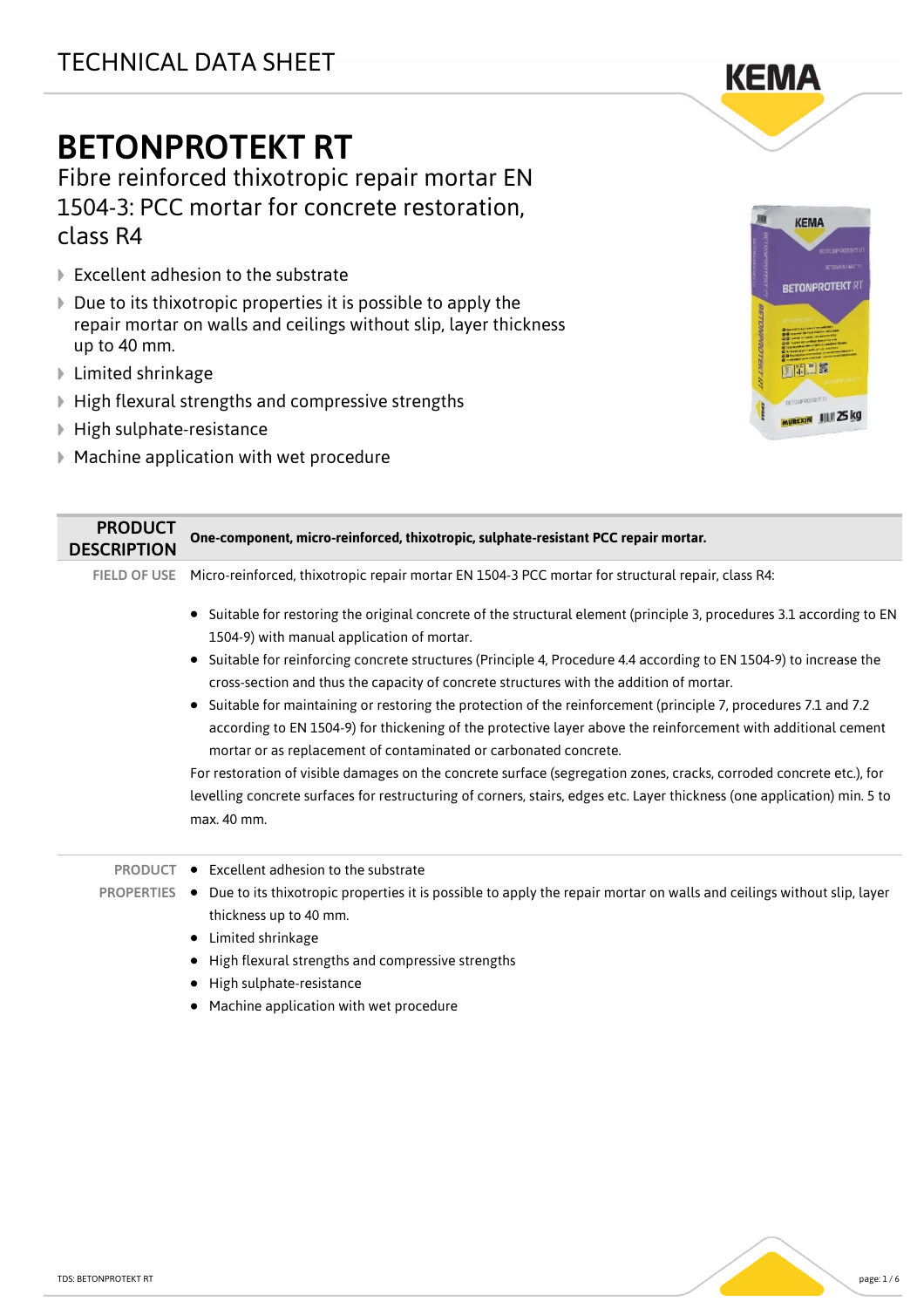

| <b>PRODUCT</b><br><b>DATA</b> |                                    |                                                                                                                                                                           |
|-------------------------------|------------------------------------|---------------------------------------------------------------------------------------------------------------------------------------------------------------------------|
| <b>BASIC</b>                  | Appearance                         | Grey powder                                                                                                                                                               |
| <b>INFORMATION</b>            |                                    |                                                                                                                                                                           |
|                               | Packing                            | 25 kg in bag (plastificated) / 1200 kg (48 x 25 kg) on palette                                                                                                            |
|                               | <b>Storage and expiration date</b> | 12 months from date of production if stored properly in undamaged original<br>sealed packaging in dry and cool conditions. Date of production is printed on<br>packaging. |
| <b>TECHNICAL DATA</b>         | Type of product                    | Cementitious polymer modified mortar                                                                                                                                      |
|                               | рH                                 | 11-13.5 at 20°C                                                                                                                                                           |

| Table 1: Characteristic of dry mixture BETONPROTEKT RT           |                      |      |                                             |                  |
|------------------------------------------------------------------|----------------------|------|---------------------------------------------|------------------|
| Characteristic                                                   | Testing<br>procedure | Unit | Requirement in accordance with EN<br>1504-3 | Declare<br>value |
| Colour and appearance                                            | $\blacksquare$       | mm   | $\overline{\phantom{a}}$                    | 3,15             |
| Recommended thickness of one<br>layer:<br>- minimum<br>- maximum |                      | mm   | $\overline{\phantom{a}}$                    | 10<br>40         |
| Content of chloride jons                                         | EN 1015-17           |      | $\leq 0.05$                                 | $\leq 0.05$      |

Table 2: Characteristic of fresh mortar BETONPROTEKT RT

| Characteristic                                             | Testing<br>procedure | Unit | Requirement in<br>accordance with EN<br>1504-3 | Declare value                                                |
|------------------------------------------------------------|----------------------|------|------------------------------------------------|--------------------------------------------------------------|
| Mixing water                                               |                      |      |                                                | Approx.: 4,0 l of water per 25<br>kg                         |
| Usage time                                                 |                      | min  |                                                | approx. 30-60 depend on<br>water quantity and<br>temperature |
| Temperature by application<br>of mortar, substrate and air |                      | °C   | ٠                                              | $+5$ to $+30$<br>Optimal:<br>$+15$ to $+25$                  |

Table 3: Characteristic of hardened mortar BETONPROTEKT RT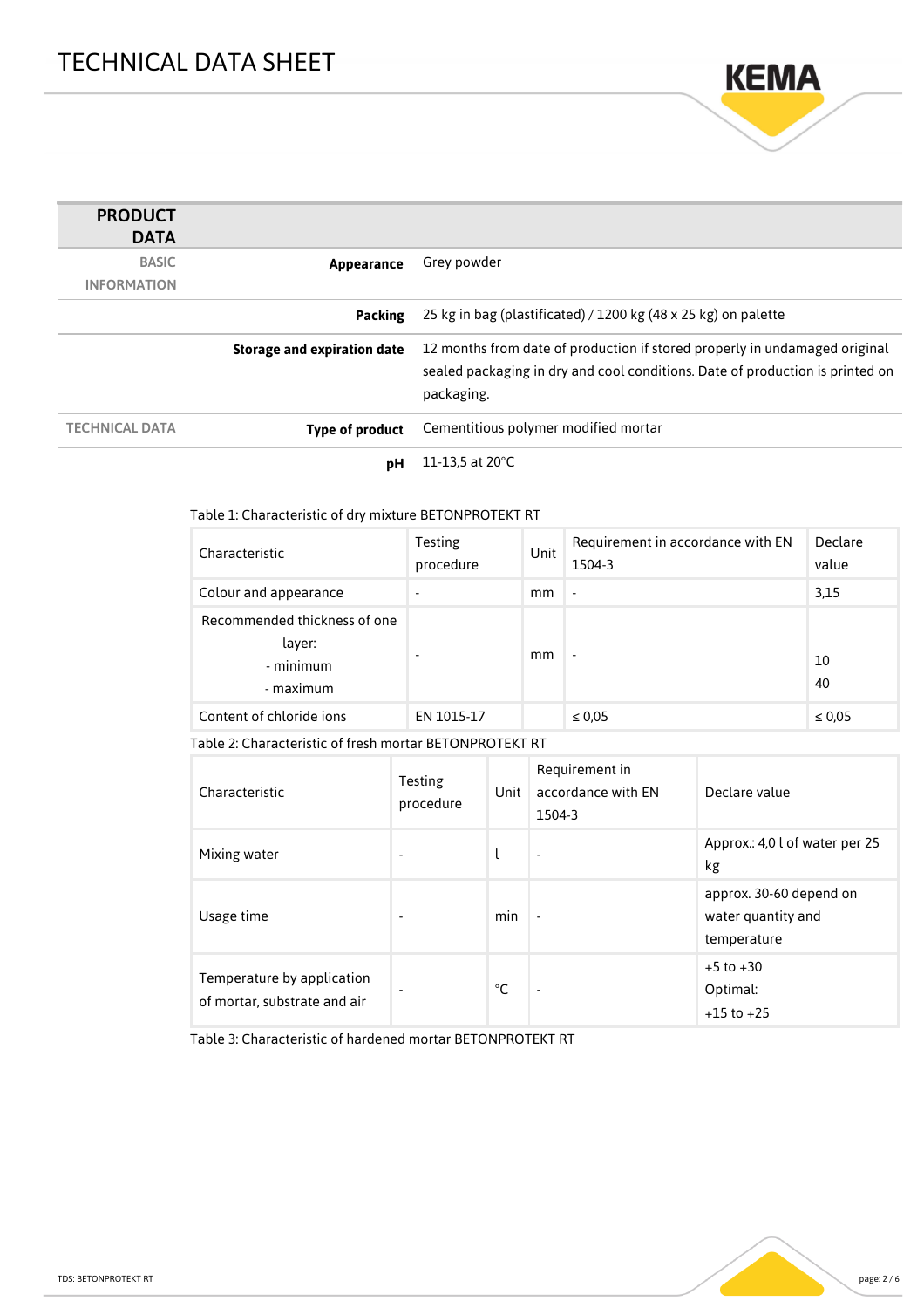# TECHNICAL DATA SHEET

| Characteristic                                                                                     | Testing<br>procedure | Unit                               | <b>Class</b>   | Requirement in<br>accordance with FN<br>1504-3 | Declare<br>value        |
|----------------------------------------------------------------------------------------------------|----------------------|------------------------------------|----------------|------------------------------------------------|-------------------------|
| Compressive strength:<br>-28 days                                                                  | EN 12190             | <b>MPa</b>                         | R4             | > 45                                           | > 50                    |
| Flexural strength after 28 days                                                                    |                      | <b>MPa</b>                         |                |                                                | > 6                     |
| Density                                                                                            | EN 12190             | kg/m <sup>3</sup>                  | $\blacksquare$ | $\overline{\phantom{a}}$                       | $2100 \pm 5\%$          |
| Bond strength after 28 days                                                                        | EN 1542              | <b>MPa</b>                         | R <sub>4</sub> | > 2,0                                          | > 2.0                   |
| Resistance to carbonation                                                                          | EN 13295             | mm                                 | R4             | $d_k$ < ref.concrete = 2,5                     | $d_k$ <<br>ref.concrete |
| Modulus of elasticity 28 days                                                                      | EN 13412             | GPa                                | R4             | > 20                                           | > 20                    |
| Capillary absorption                                                                               | EN 13057             | kg/(m <sup>2</sup> ).<br>$h^{0,5}$ | R <sub>4</sub> | < 0.5                                          | < 0.5                   |
| Adhesion after thermal compatibility -<br>50 cycles. Thermal cycling with de-<br>icing salt impact | EN 13057             | <b>MPa</b>                         | R <sub>4</sub> | > 2                                            | > 2                     |
| Blocked shrinkage and expansion                                                                    | EN 12617-4           | <b>MPa</b>                         | R4             | > 2                                            | > 2                     |
| Reaction to fire                                                                                   |                      | class                              | R4             | A1                                             | A1                      |

**KEMA** 

#### SYSTEM DATA

SYSTEM COMPOSITION

| <b>BETONPROTEKT K2</b>     | Rebar protection and the bonding layer                                |
|----------------------------|-----------------------------------------------------------------------|
| <b>KEMACRYL, KEMALATEX</b> | Polymer dispersion for the bonding bridge (bond old-new)              |
| <b>BETONPROTEKT RT</b>     | Repair mortar for vertical and ceiling concrete surfaces              |
| <b>BETONPROTEKT RP</b>     | Repair mortar for horizontal concrete surfaces                        |
| <b>BETONPROTEKT F</b>      | Fine levelling compound for corrosion protection of concrete surfaces |
|                            |                                                                       |

Data for usage and consumption of products for concrete restoration and protection are given in technical data sheets.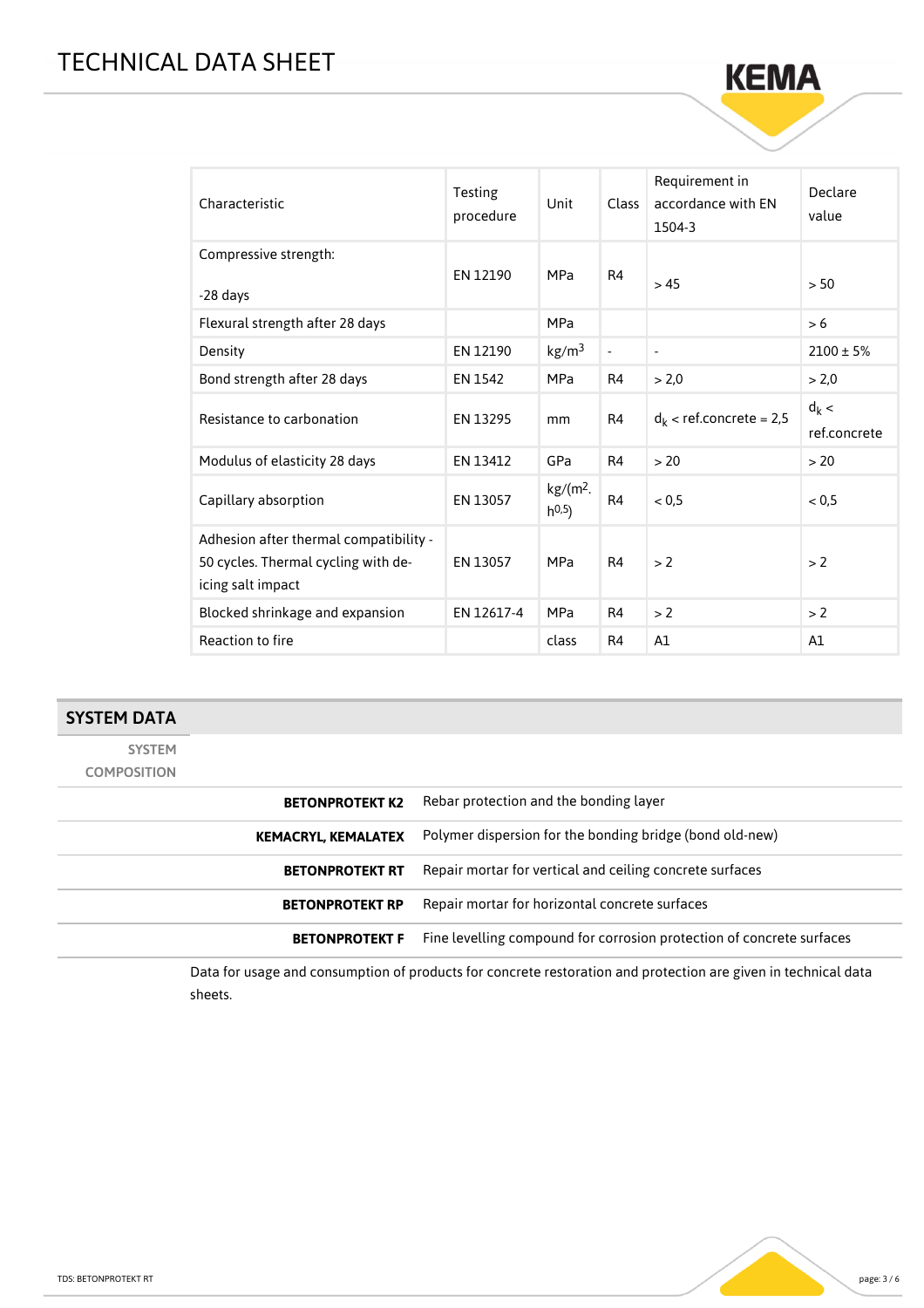

| <b>INSTRUCTIONS</b><br><b>FOR USE</b> |                                                                                                                                                                                                                                                                                                                                                                                                                                                                                                                                                                                                                                                                                                                                                                                |
|---------------------------------------|--------------------------------------------------------------------------------------------------------------------------------------------------------------------------------------------------------------------------------------------------------------------------------------------------------------------------------------------------------------------------------------------------------------------------------------------------------------------------------------------------------------------------------------------------------------------------------------------------------------------------------------------------------------------------------------------------------------------------------------------------------------------------------|
|                                       | CONSUMPTION From 18 to 20 kg/m <sup>2</sup> for each cm of the layer                                                                                                                                                                                                                                                                                                                                                                                                                                                                                                                                                                                                                                                                                                           |
|                                       | BASE Surface has to be solid and clean, free of any kind of dirt, greasy spots and free particles.                                                                                                                                                                                                                                                                                                                                                                                                                                                                                                                                                                                                                                                                             |
| <b>PREPARATION</b>                    | BASE Weak bonded particles of concrete, carbonized and with chlorides contaminated concrete must be removed to<br>achieve sound concrete with sandblasting, washing with water under high pressure, using a wire brush or light<br>hammer. Concrete should be removed in some bigger range then damage reinforcing is visible. Rusty reinforcing<br>rods should be cleaned to the shine grade St2 and protected with two coats of cement-based steel reinforcement<br>primer and Bonding Bridge BETONPROTEKT K2. When reinforcing rods are rusted more than 30%, they should be<br>replaced with new ones. Damaged concrete behind reinforcing rods should be completely removed in depth<br>approx. 2 cm. If necessary concrete is additional reinforcing.<br>Bonding bridge: |
|                                       | When applying BETONPROTEKT RT a bonding primer/bridge is not necessary. In case of more demanding substates,<br>we recommend the use of a proper bonding bridge.                                                                                                                                                                                                                                                                                                                                                                                                                                                                                                                                                                                                               |
|                                       | MIX RATIO Approx.: 4,0 l of water per 25 kg of dry mixture                                                                                                                                                                                                                                                                                                                                                                                                                                                                                                                                                                                                                                                                                                                     |
| <b>MIX TIME</b>                       | Mix dry mixture with clean water into a homogenous mass of putty-like consistency without clods. Mix only the<br>amounts of BETONPROTEKT RT that can be applied in 45 minutes. Water must not be added to the mortar that is<br>already in the binding phase.                                                                                                                                                                                                                                                                                                                                                                                                                                                                                                                  |
|                                       | MIX TOOL Mix mortar in a clean container using suitable electrical mixer. Revolutions in a minute appoint on minimum.                                                                                                                                                                                                                                                                                                                                                                                                                                                                                                                                                                                                                                                          |
| <b>INSTALLATION</b>                   | The repair mortar shall be worked into the prepared pre-wetted substrate between the minimum and maximum<br>layer thicknesses (5-40 mm) and shall be compacted without inclusion of entrapped air pockets using a trowel.<br>Where layers are to be built up to prevent sagging or slumping, each layer should be allowed to stiffen before<br>applying subsequent layers "wet on wet". When layers cannot be applied "wet on wet", or if more than 24 hours<br>between layers apply a bonding primer of KEMACRYL or KEMALATEX, diluted with water 1:1 or BETONPROTEKT K2<br>and apply repair mortar "wet on wet".                                                                                                                                                             |
|                                       | TOOL Choose a trowel.                                                                                                                                                                                                                                                                                                                                                                                                                                                                                                                                                                                                                                                                                                                                                          |
|                                       | CLEANING OF Clean tools immediately after the use before adhesive hardens. Hardened material on tools can only be removed<br>TOOL mechanically.                                                                                                                                                                                                                                                                                                                                                                                                                                                                                                                                                                                                                                |
|                                       | USAGE TIME app. 45 minutes                                                                                                                                                                                                                                                                                                                                                                                                                                                                                                                                                                                                                                                                                                                                                     |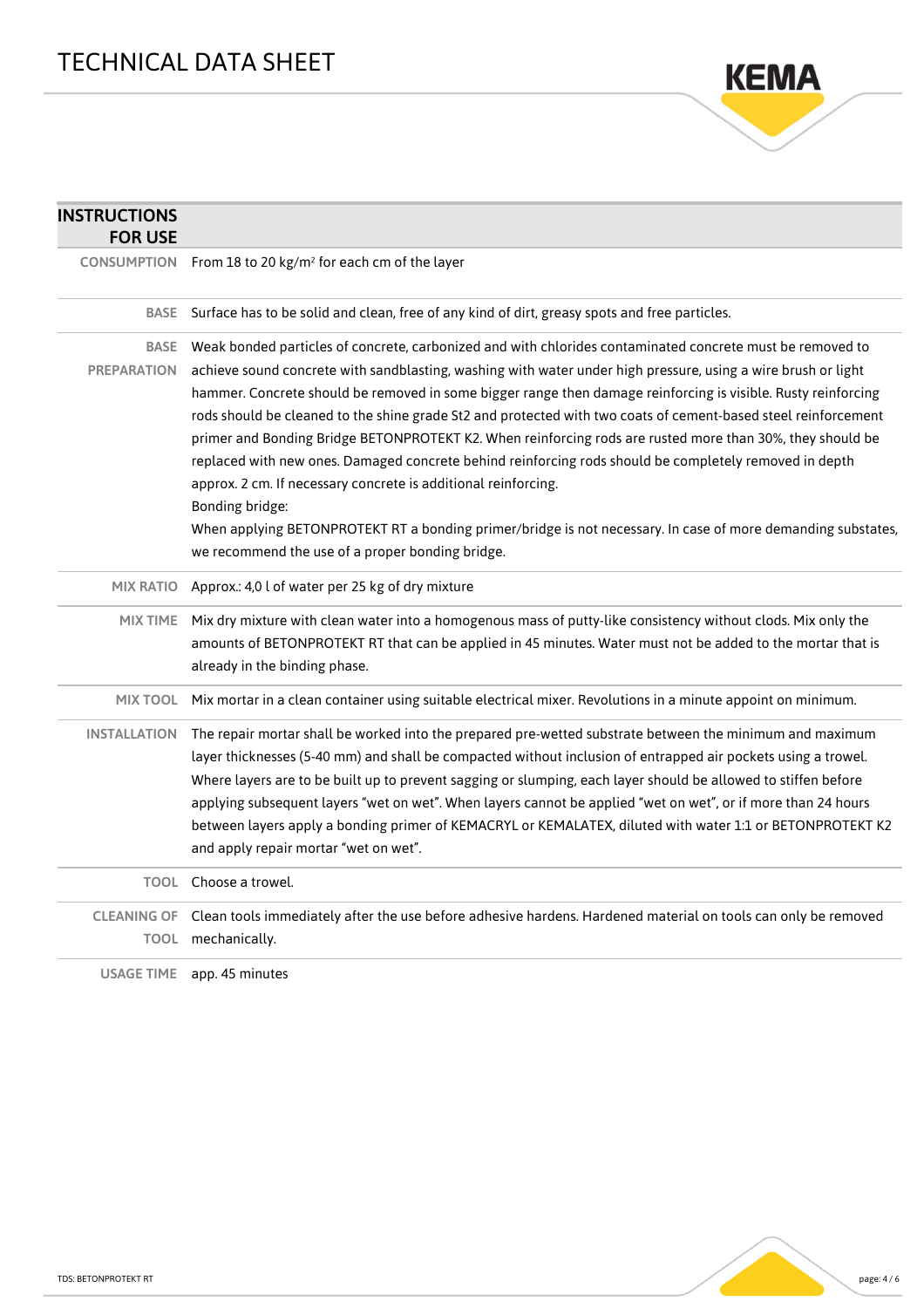

| <b>LIMITATIONS</b> |                                                                                                                                                                                                                                                                                                                                                                                                                                                                                                                                                                                                                                                                                                                                                                                                                                                                                                                                                                                                                                                             |
|--------------------|-------------------------------------------------------------------------------------------------------------------------------------------------------------------------------------------------------------------------------------------------------------------------------------------------------------------------------------------------------------------------------------------------------------------------------------------------------------------------------------------------------------------------------------------------------------------------------------------------------------------------------------------------------------------------------------------------------------------------------------------------------------------------------------------------------------------------------------------------------------------------------------------------------------------------------------------------------------------------------------------------------------------------------------------------------------|
| <b>TEMPERATURE</b> | BASE $+5^{\circ}$ C min./ $+30^{\circ}$ C max.                                                                                                                                                                                                                                                                                                                                                                                                                                                                                                                                                                                                                                                                                                                                                                                                                                                                                                                                                                                                              |
| <b>TEMPERATURE</b> | AIR $+5^{\circ}$ C min./ $+30^{\circ}$ C max.                                                                                                                                                                                                                                                                                                                                                                                                                                                                                                                                                                                                                                                                                                                                                                                                                                                                                                                                                                                                               |
| <b>TEMPERATURE</b> | MATERIAL $+5^{\circ}$ C min./ $+30^{\circ}$ C max.                                                                                                                                                                                                                                                                                                                                                                                                                                                                                                                                                                                                                                                                                                                                                                                                                                                                                                                                                                                                          |
|                    | WARNINGS ● Times specified in the technical sheet were measured at the temperature of +23°C and relative air humidity of<br>50%. With higher temperatures prescribed time can be shortened while prolonged at lower temperatures.<br>• Use only recommended amount of water. Use only mixture from undamaged packaging. Do not overdo the layer<br>thickness.<br>• Protect freshly installed material from freezing, rain and other weather conditions. The material should not be<br>used at (surface, air, material) temperatures lower than +5°C.<br>• Avoid application in direct sun and/or strong wind and/or rain.<br>Apply only to sound, prepared substrates.<br>Do not add additional water during the surface finishing as this will cause discoloration and cracking.<br>It is essential to cure the repair mortar immediately after application for a minimum of 3 days to ensure full<br>٠<br>cement hydration and to minimise cracking. Use polythene sheeting taped down at the edges or apply an<br>antievaporation compound KEMACURE EKO. |
|                    | Recommendation: Remains of the unhardened/unset material have to be removed in accordance with the<br>legislation.                                                                                                                                                                                                                                                                                                                                                                                                                                                                                                                                                                                                                                                                                                                                                                                                                                                                                                                                          |
|                    | Data source: All technical data in this technical sheet was obtained by laboratory research. Actual data may differ<br>due to different working conditions.                                                                                                                                                                                                                                                                                                                                                                                                                                                                                                                                                                                                                                                                                                                                                                                                                                                                                                 |
|                    | Local restrictions: Due to specific local regulations the installed product can differ from country to country. For<br>exact instructions for use a country specific technical sheet should be obtained.                                                                                                                                                                                                                                                                                                                                                                                                                                                                                                                                                                                                                                                                                                                                                                                                                                                    |

## SAFETY DATA

Irritating. Contains cement. Irritating to eyes, skin and respiratory tract. Contact with skin may cause hypersensitivity. In case of eye contact wash thoroughly with water at once and consult a doctor. In case of skin contact flood with a lot of water. Keep away from the reach of children. More data on storage, handling and use of mixture can be found in the safety sheet which contains safety, toxicological and ecological data. Warnings on the original packaging should also be considered.